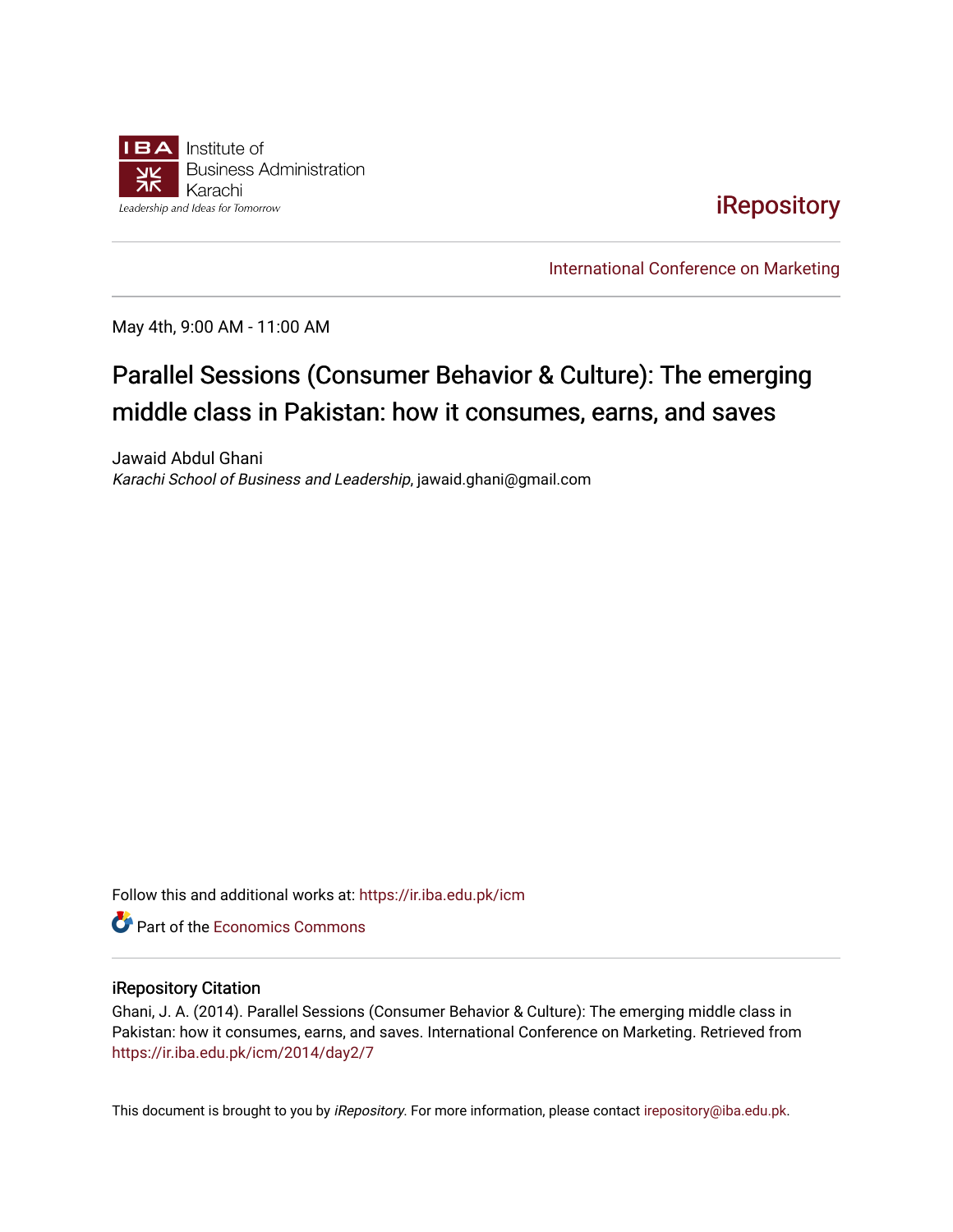

# **The Emerging Middle Class in Pakistan: How it Consumes, Earns, and Saves**

**Dr. Jawaid Abdul Ghani Professor, Strategy and Marketing Research, Karachi School of Business and Leadership jawaid.ghani@gmail.com** 

# **Introduction**

During the first decade of the twenty first century, and for the first time in the history of Pakistan, over half of the households in the country belonged to the middle class (M-class). During this period (2002-2011) the M-class, defined as households with daily per capita expenditures of \$2-\$10 in 2005 purchasing power parity dollars<sup>1</sup>, grew from 32 percent to 55 percent of all households in the country, and the number of people in this class doubled from 38 million to 84 million. Real aggregate national consumption increased by about \$60 billion, of which \$55 billion was accounted for by the increase in consumption of the M-class. As a result 90 percent of the increase in national consumption during this decade came from the increase in consumption of the M-class<sup>2</sup>. It is not surprising that the Asian Development Bank listed Pakistan as among the top five countries<sup>3</sup> in the Asia Pacific region with the fastest growing Mclass during 1990-2008 (Chun 2010).

What characterizes the M-class? Bannerjee and Duflo (2008) suggest that holding a relatively secure job is the single most important characteristic of the M-class. Individuals with higher levels of "permanent income" are less vulnerable to economic shocks, have lower discount rates for future rewards and thus invest more in health, education, and other "rent generating" credentials. Professionals and others in the "service class" with large amounts of human capital and stable employment relationships are considered the most likely to invest in securing their own and children"s future. Indeed, according to Sorenson (2000) it is the level of uncertainty in "lifetime wealth" and resulting living conditions which result in differences among social classes<sup>4</sup>. M-class values are described as optimism and confidence regarding the future, a preference for moderation and stability, a willingness to pay a little extra for quality, the "ability to defer gratification", and income often based on specialized skills. As a result the M-class has the "base amount of income to invest in productive activities that contribute to economy-wide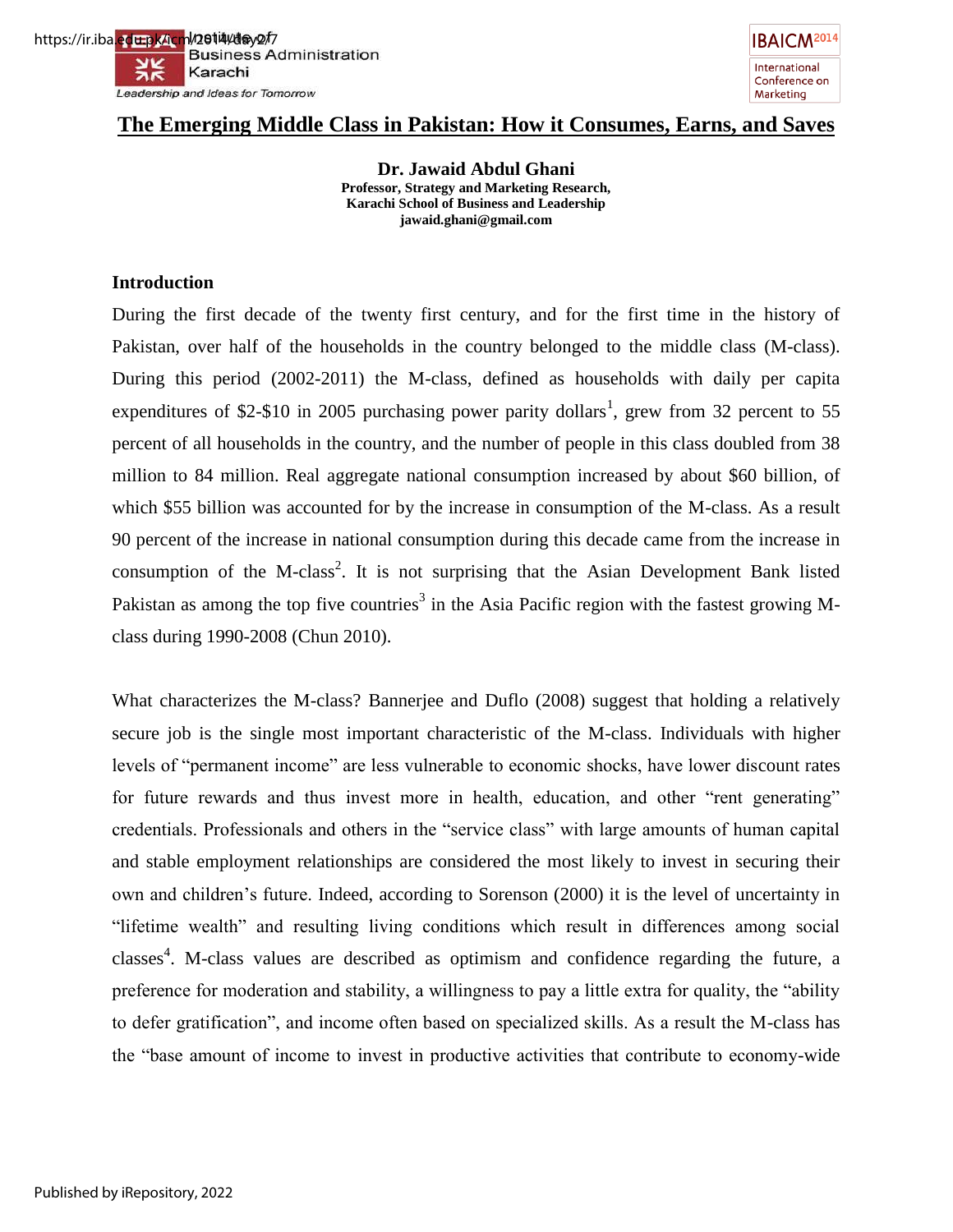

welfare" (Chun 2010), and is more likely to accumulate human capital and savings, and more inclined towards entrepreneurship (Lopez 2012, Meyer 2012).

The M-class is thus characterized by an income stream which is both sufficiently high and certain. A study of the M-class requires an understanding of income streams, in particular what percentage is derived from relatively secure returns from physical investments such as urban or agricultural properties, from businesses, or from human skills valued by local labor markets, or in the case of international remittances valued by relevant global labor markets. Hence it is necessary to study both the sources of income<sup>5</sup> and also the portfolio of physical and human assets from which these income streams are derived. Since income streams are also sensitive to macro-economic shocks, it is also useful to consider the impact of relevant events in the national and global economy, on consumer confidence and consumption behavior.

The M-class is ultimately characterized by its pattern of consumption, in particular by expenditures on less essential and "positional" goods, and also by expenditures on long-term human and physical assets. Less essential goods as those on which share of household budget have upward-sloping Engel curves, while essential goods have downward-sloping Engel curves<sup>6</sup>. Rising incomes result in greater consumption of less essential goods. Thus as households enter the M-class, it is expected that their consumption will shift from essential to less essential goods. Among these less essential goods are "positional" goods such as jewelry which are used to signal one"s status in society. Expenditures on positional goods are found to vary depending on consumers" beliefs about how much others are spending on these goods, and are found to be more sensitive to economic shocks such as during recessions or high inflation. This is because in times of economic recession, consumers in all economic classes tend to reduce consumption of positional goods, and thus the relative status remains the same with lower expenditures in each class (Kamakura 2012). Since consumption of positional goods may be used to signal one"s status in society, an understanding of social class and its determinants can assist in understanding consumption patterns. In studies where M-class is defined primarily in terms of economic wellbeing as is the case in this paper, social class may be used to explain variations in consumption patterns within this income-based M-class, or to suggest differences in motivation behind a particular consumption pattern.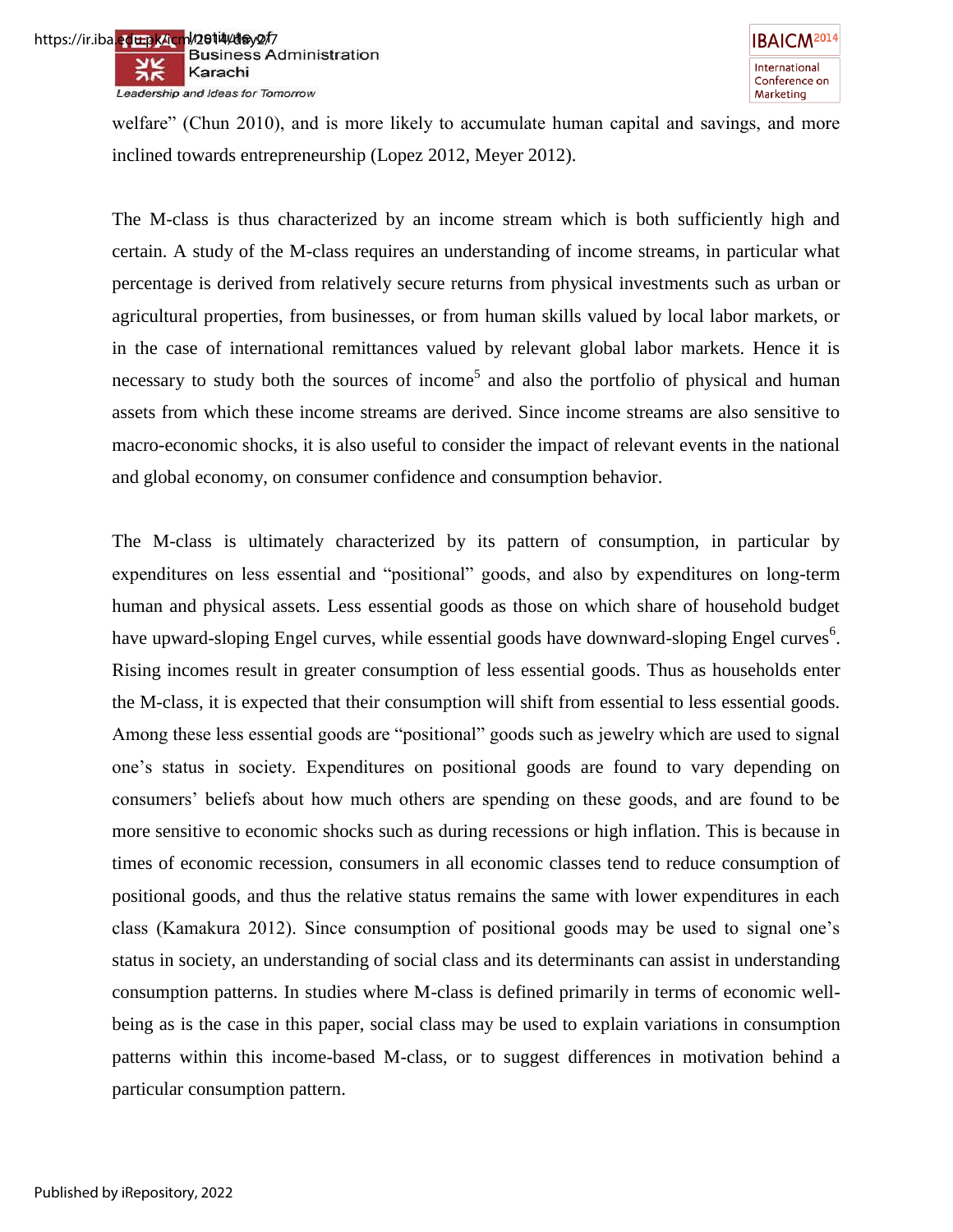



Why is the emergence of the M-class so significant? The reason lies not just in the impact of a large M-class on national consumption and on continued economic growth and stability, but the expected role of the Asian M-class in the global economy. A large and stable M-class is claimed to induce economic growth<sup>7</sup>, and is considered as "the backbone of both the market economy and of democracy in most advanced societies" (Easterly 2001, Birdsall et al. 2000, Ravaillion 2009).Furthermore the M-class plays an important role in the global economy.It is estimated that the American M-class is responsible for about sixty percent of U.S. private spending and is an important driver of the global economy<sup>8</sup>. However there is now a fear that the current global financial crisis may result in a "retrenchment of the American consumer", and thus a long-term void in global demand (Kharas and Gertz 2010b, Bannerjee and Duflo 2008, PEW 2008).

It is in this context, that the growth of the Asian M-class has become important and the subject of considerable debate. Kharas and Gertz (2010) estimate that several Asian countries have reached a tipping point where large numbers of people will enter the M-class, and that by 2015, for the first time in three hundred years the number of Asian M-class consumers will equal the number in Europe and North America<sup>9</sup>. They predict that the emerging M-class in China and other populous Asian countries will drive future global consumption, replacing the shortfall created by the decreased spending of the American consumer. The impact of the emerging Asian M-class is already considerable, as can be seen for instance by changes in global automobile sales. In 2001 China represented barely 1 percent of global automobile sales while the U.S. represented 37 percent. By 2009, Chinese automobile sales were 13.6 million vehicles compared to 10.4 million in the U.S., and the Chinese M-class was the second largest in the world, only after the United States (Kharas and Gertz 2010).

Pakistan has now reached this tipping point where large numbers of households are entering the M-class. Several questions may be asked regarding these M-class households. What is their profile in terms of family composition, education, and sources of income? How do they distribute their spending, and their wealth? What durables do they own? How different is the rural M-class from the urban M-class? How distinct is the M-class from other classes, and is it useful to distinguish between say a lower and an upper M-class household? How does Pakistan"s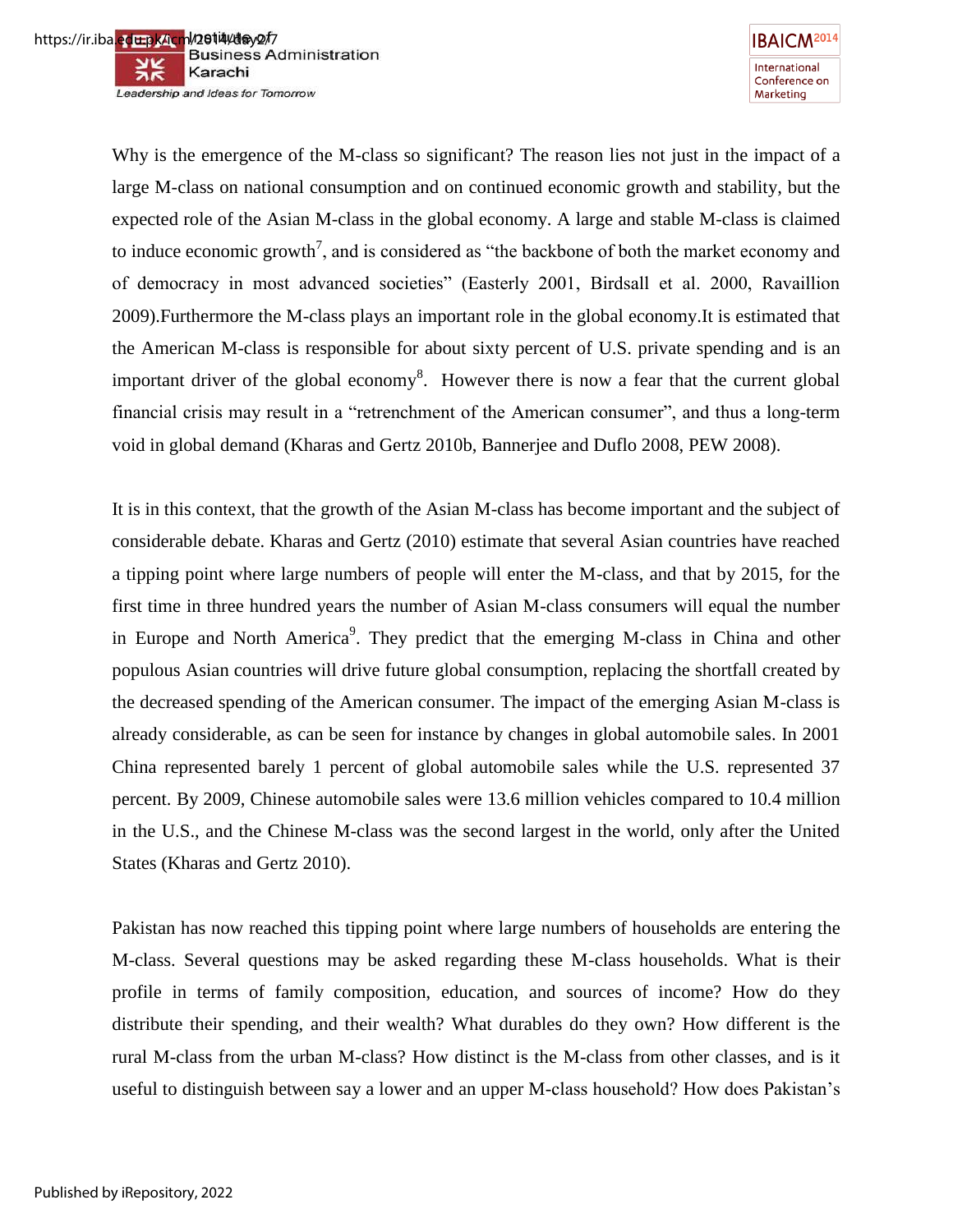M-class compare with others in South Asia, particularly with India and Bangladesh in terms of size and consumption behavior? And finally what predictions can be made regarding Pakistan"s M-class in the year 2020, and which industries might most benefit from the new spending power of this class in the years to come? This paper is a modest attempt to answer some of these questions, and to define a program of research to address those that remain.

# **Data and Methodology**

The main source of data is an analysis of various rounds of Pakistan Social and Living Standards Measurement Survey (PSLM) conducted by Pakistan"s Federal Bureau of Statistics. The surveys are typically conducted every two years, and involve a sample size of about 16 thousand households. LSM surveys are conducted with the support of the World Bank in over a hundred countries, and are considered a source of highly reliable data<sup>10</sup>. LSM is widely used for computing national statistics including inequality, poverty, and for studying household behavior (Banerjee and Duflo 2008).

The measure used in this paper for determining the economic class of each household is based on total imputed annual household expenditures. This is an absolute measure<sup>11</sup>, which allows for comparisons to be made across countries and over time. The standard used is that suggested by Bannerjee and Duflo (2008), and close to that followed by Chun (2010), and Ravaillion (2009). The M-class is defined as households with daily per capita expenditures of \$2-\$10 measured in terms of 2005 purchasing power parity dollars<sup>12</sup>. The choice of using expenditures rather than income is based on the general consensus among researchers regarding the difficulty of collecting reliable income data from household surveys. Problems with income data include seasonality, hidden income generated through wages in kind, multiple earners in a household, and purchases through credit (Banerjee and Duflo 2007, Shukla 2010, Deaton and Kozel 2004). As a result classifications based on expenditures are considered to provide greater accuracy and allow comparisons across studies<sup>13</sup>. Finally the choice of using imputed rather than cash expenditures is once again based on generally accepted practice, particularly to allow for a fair assessment taking into account non-cash consumption, and to correct for often larger imputed food expenditures in rural areas and larger imputed house rental expenditures in urban areas<sup>14</sup>.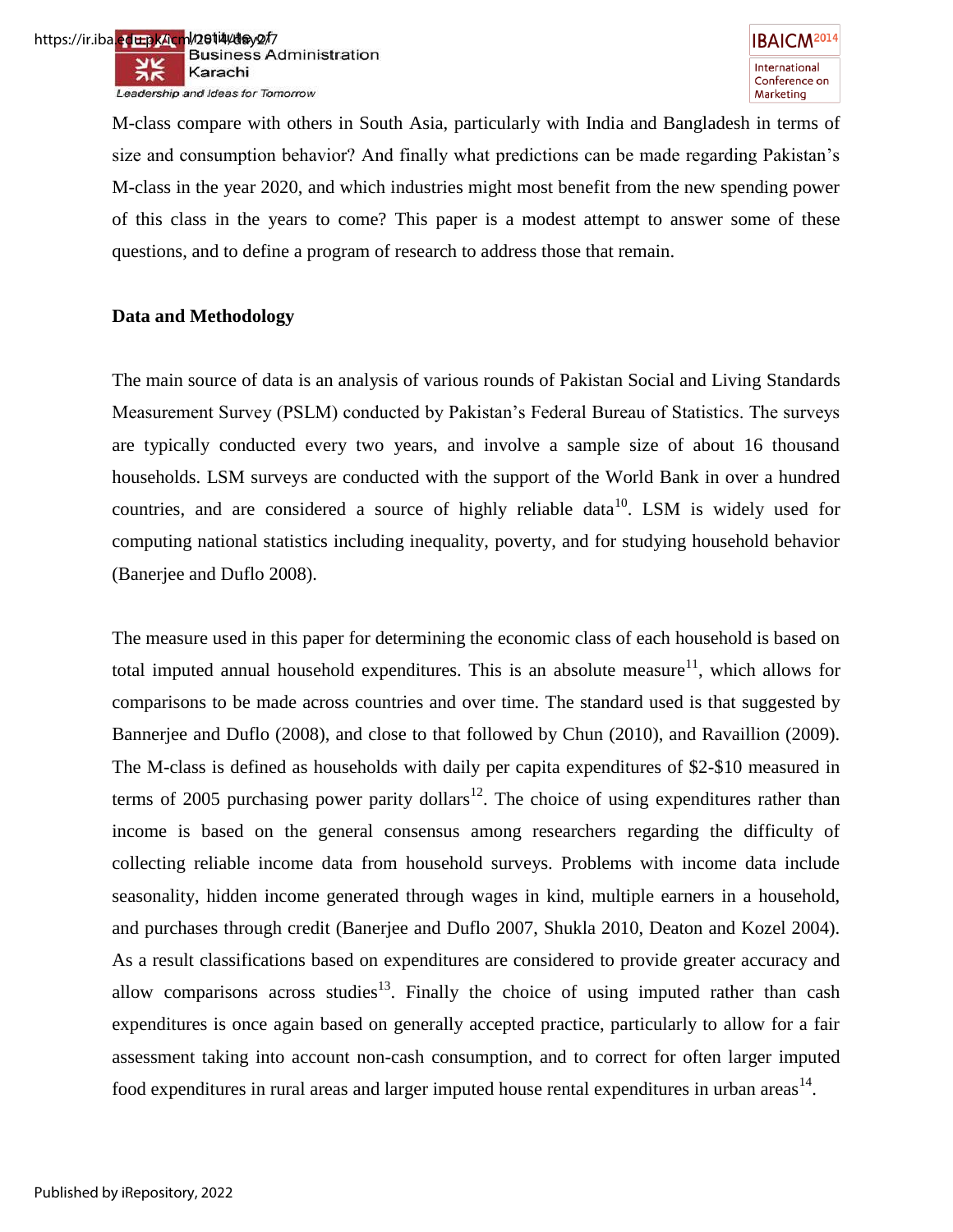

The middle class is further classified into a lower middle class (LMC) and an upper middle class (UMC), defined as households with \$2-\$4 and \$4-\$10 (measured in terms of 2005\$PPP as discussed above). As households approach the \$2 threshold the amount spent on essential foods falls to just under 50 percent. As households cross the \$4 threshold and move into UMC, the percentage of household budget spent on essential foods, drops down to 32 percent.

# **Changes during 2001-2011**

Figure 1 shows the cumulative percent of the population with consumption below the threshold figure on the x-axis, for 2002 and 2011. The percent of households with daily per capita expenditure under \$2 dropped from 67 percent in 2002 to 44 percent in 2011, and the M-class with consumption of \$2-\$10 grew from 32 percent to 54 percent of all households. Figure 2 provides further details on changes in the size of each consumption class. Figures 3-5 show increases in ownership of durables during the same period (2002-11). Percent of households owning a television increased from 8% to 24% among the bottom 10 percent (lowest daily per capita consumption decile), and from 26% to 51% among the fifth decile. Similarly percent of fifth decile households owning a fridge increased from 9% to 29%, and percent owning a motorcycle increased from 4% to 18%.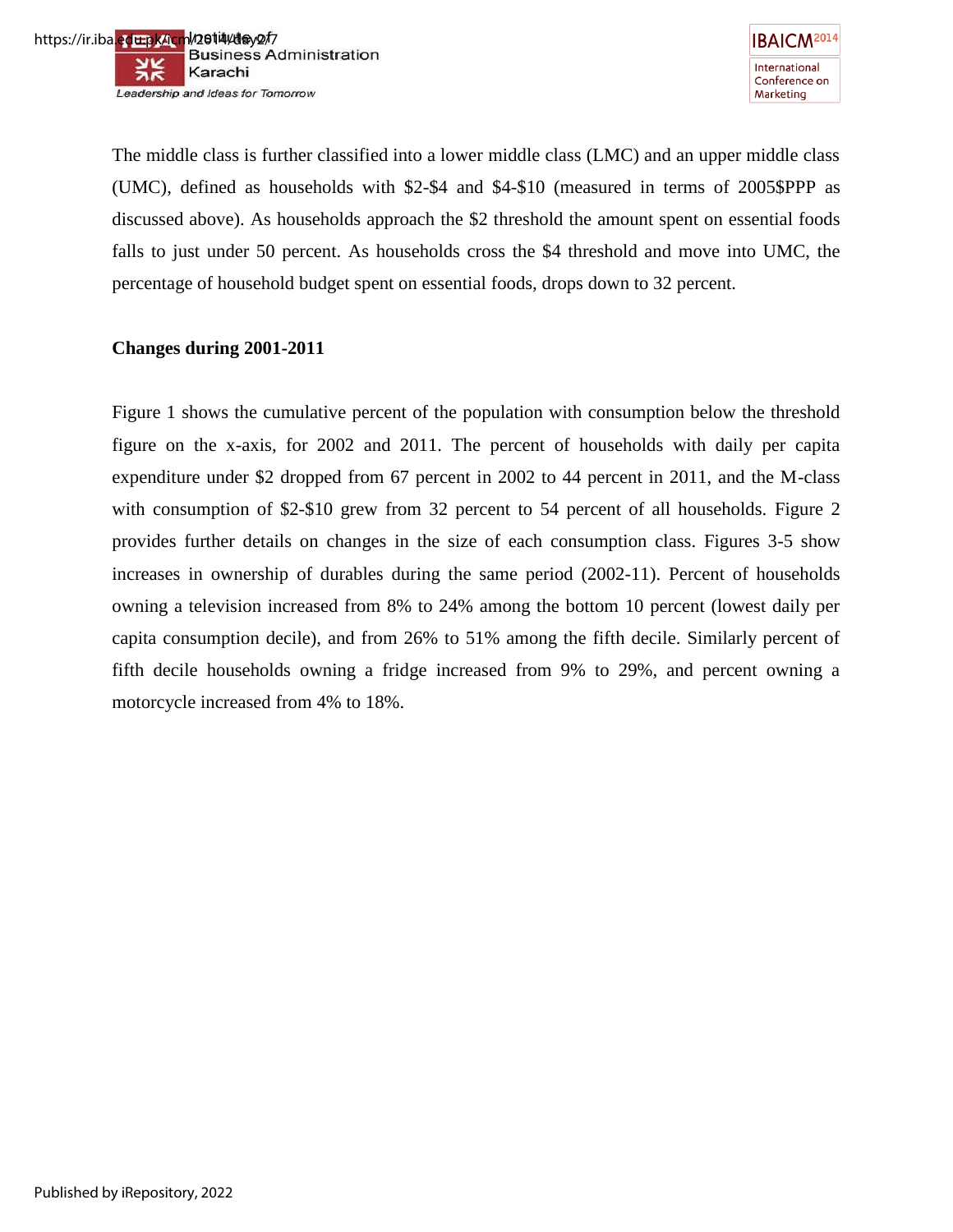







**Figure 2: % of Households by Economic Class**

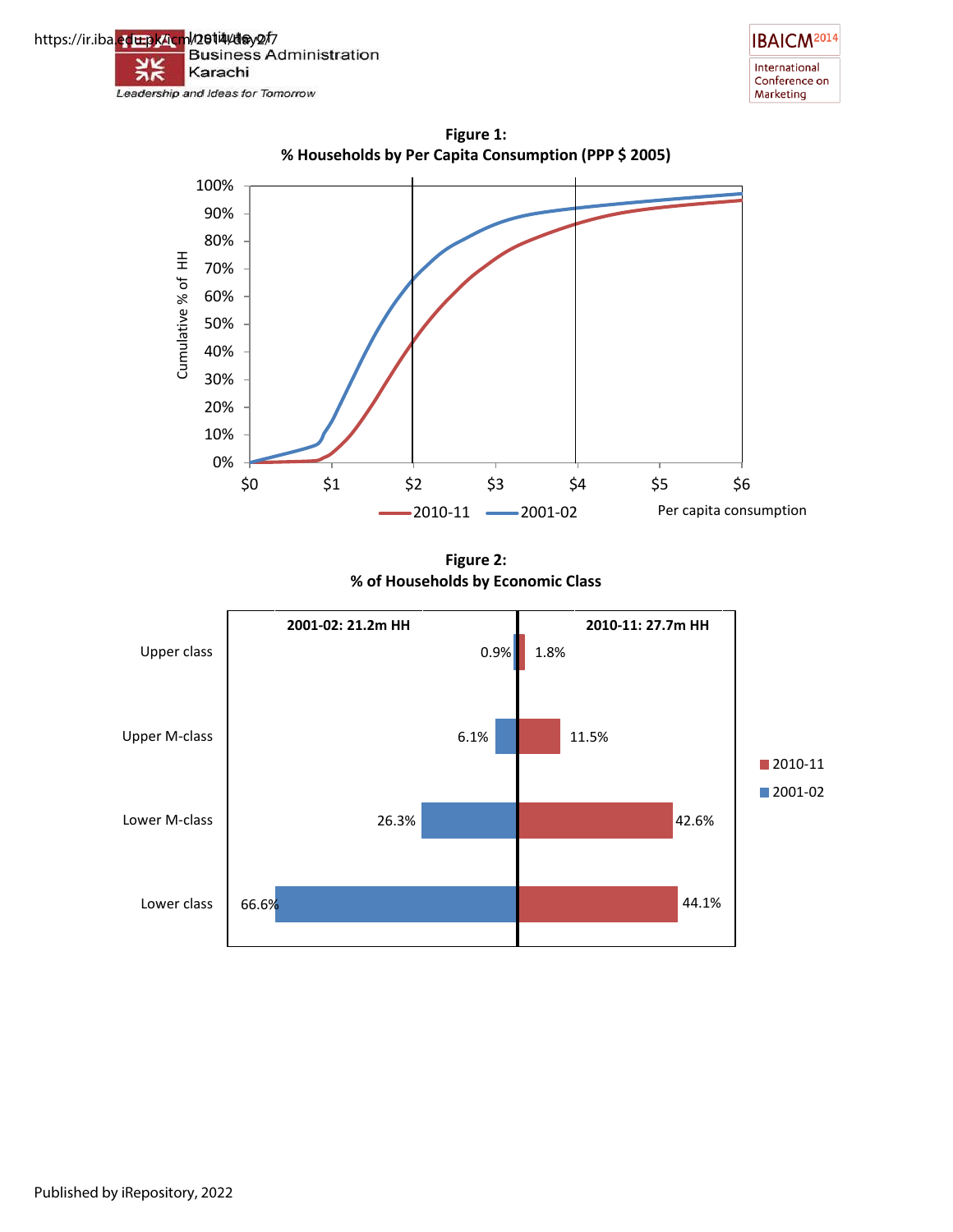



**Figure 3: TV Ownership by Per Capita Consumption Decile**



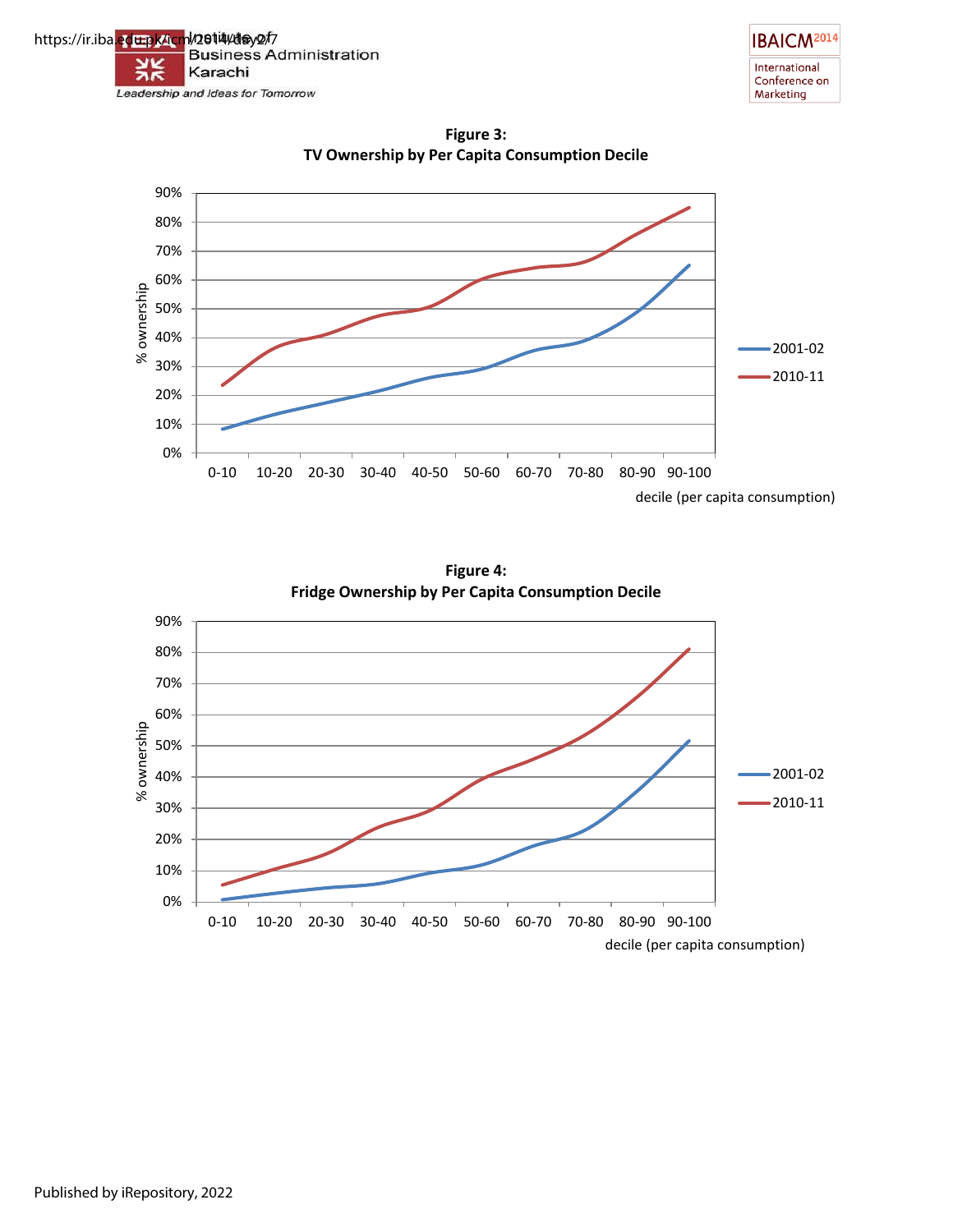





**Figure 5: Motorcycle Ownership by Per Capita Consumption Decile**

Table 1 shows that aggregate consumption<sup>15</sup> increased from \$98 billion to \$158 billion during 2002-11, while aggregate spending grew from \$71 billion to \$120 billion, aggregate income grew from \$85 billion to \$152 billion, and total assets grew from \$387 billion to \$773 billion. During the same period M-class consumption increased from \$43 billion to \$98 billion, and wealth from \$208 billion to \$523 billion. As a resultnot only did the absolute size, consumption, and wealth of the M-class more than double during the period 2002-11, but 90 percent of the increase in national consumption and 80 percent of the increase in wealth in the country could be accounted for by changes in this class. In the next sections we will examine how these 15 million M-class households representing about 84 million individuals, consume \$98 billion of goods and services, earn their income, and invest their \$523 billion worth of assets.

| <b>Table</b>                         |               |               |                | 1:             |
|--------------------------------------|---------------|---------------|----------------|----------------|
| <b>National Household Aggregates</b> |               |               |                |                |
| $(\$$ billions in 2005 $$$ PPP)      |               |               |                |                |
|                                      | <b>All Pk</b> | <b>All Pk</b> | <b>M-class</b> | <b>M-class</b> |
|                                      | 2001-02       | 2010-11       | 2001-02        | 2010-11        |
| Consumption                          | 97.6          | 158.3         | 43.3           | 98.0           |
| Cash Spending                        | 71.5          | 120.2         | 31.9           | 74.2           |
| Income                               | 85.0          | 151.6         | 38.2           | 96.5           |
| Assets                               | 387.2         | 772.6         | 208.1          | 522.6          |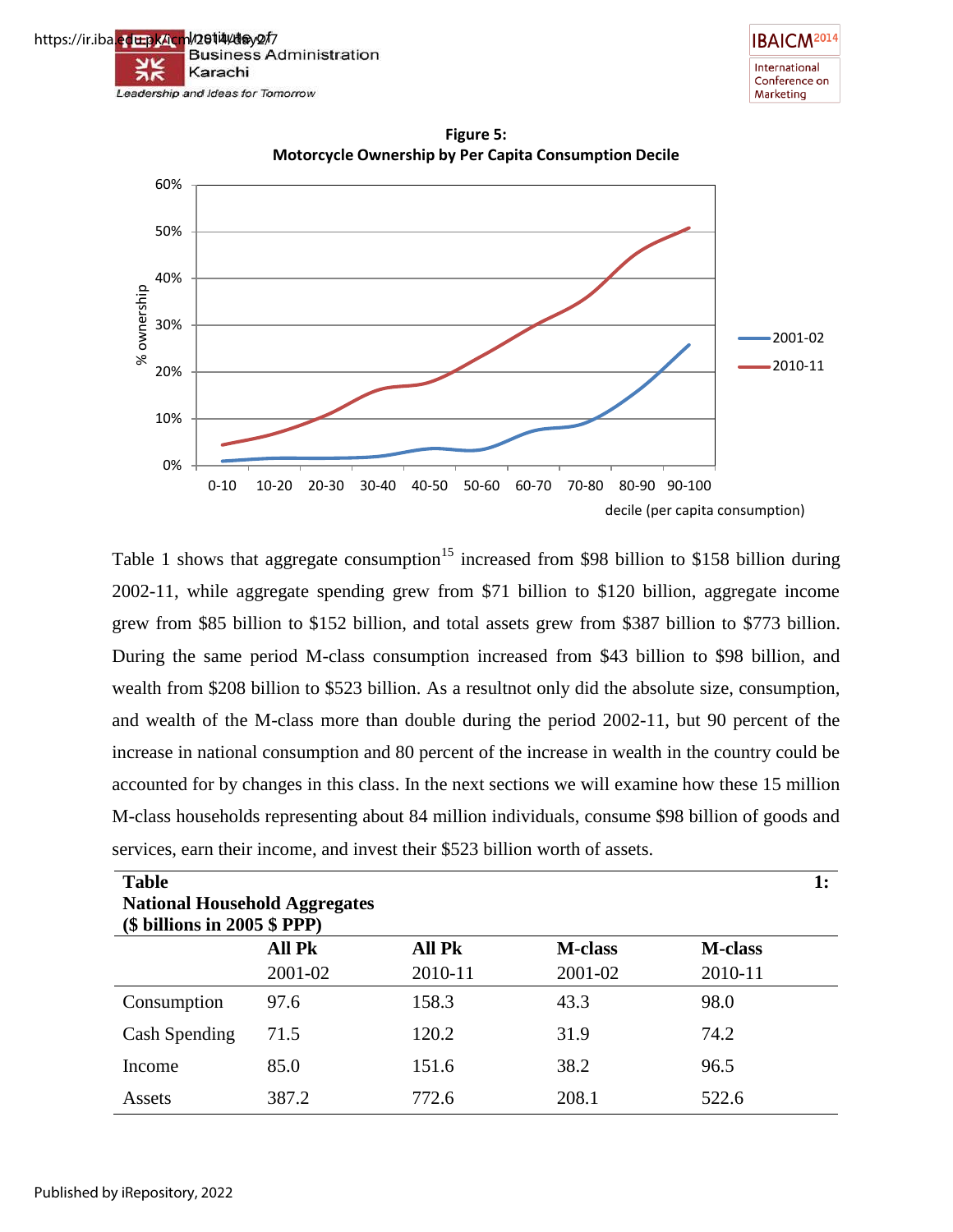#### **M-Class: An Overview**



How does the M-class differ from the lower class (LC)? Household expenditures are typically about 60% higher while income is 80% higher, and wealth is over three times higher. Daily per capita consumption is 120% higher due to the smaller household size of the M-class compared with the LC (5.6 vs. 7.5 members). M-class households spend less of their budget on essential foods (40% vs. 53%), and twice as much on education and durables. Education levels are higher with five times more households having an individual with some college education (21% vs. 4%). Households also have more amenities including twice as many houses with running tapwater, flush system, and natural gas. A key distinction lies in the ownership of a refrigerator (53% vs. 15%), a washing machine (57% vs. 25%), and a motorcycle (35% vs. 10%). There are also differences in occupation, with more than twice as many (28% vs. 12%) professionals, businessmen and shopkeepers among the M-class compared to the LC.

The M-class is not homogeneous. There are significant differences between urban and rural Mclass households, in terms of income streams and consumption patterns. At the same time there are significant differences between the upper and lower M-class.As household cross the \$4 daily per capita consumption threshold the share of household budget spent on essential foods drops from 43% to 32%, resulting in a change in expenditure patterns. In the following sections we focus primarily on the urban upper M-class in terms of household characteristics, consumption patterns, income streams and assets, and contrast these households with the rural and the lower M-class.

#### **Household Characteristics**

The upper M-class (UMC) consists of 3.2 million households (20% of the M-class). Two million of these UMC households live in urban areas. Urban UMC expenditures are about 50 percent higher than that of urban LMC, while incomes are 68 percent higher. Total assets of UMC are about ten times annual cash expenditures, thus providing a cushion against economic shocks, and the confidence to invest in physical and human assets. The LMC on the other hand, while having crossed the poverty threshold, nevertheless remain vulnerable to economic shocks, with assets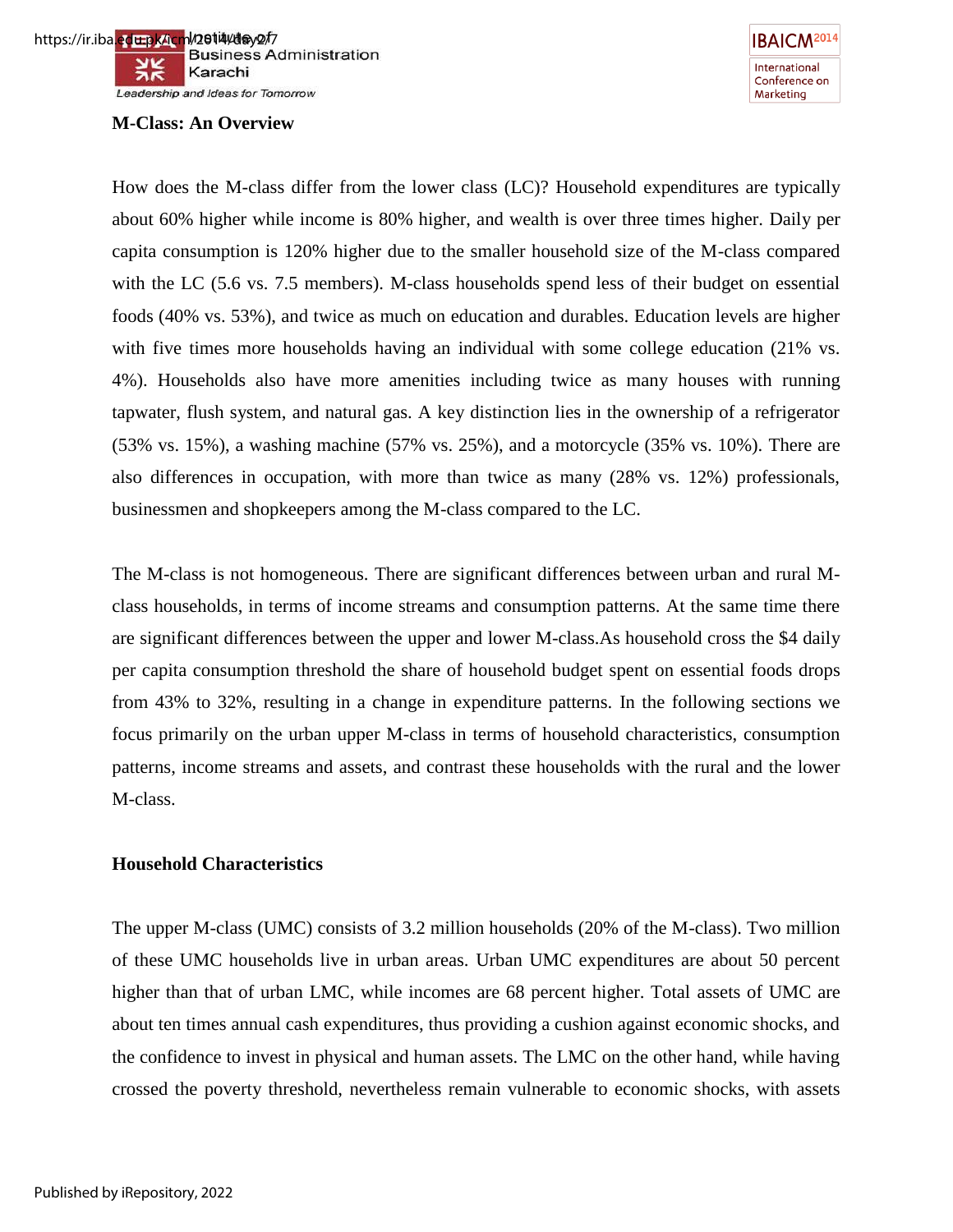

only about 5.5 times annual cash expenditures. Note that owned house represents about 70 percent of assets of the urban M-class, the value of which averages \$48,600 and \$20,600 for the urban UMC and LMC respectively (in 2005\$PPP). The difference in absolute value of assets of the urban UMC and LMC, and also their asset to expenditure ratios, is indicative of the relative vulnerability of these two classes, and results in differences in consumption patterns as will be discussed below.

The typical urban upper M-class household is headed by a male aged about 48 years old, with slightly over ten years of education, a family size of 4.8, with 1.4 children aged 16 or younger. Over 30 percent of UMC households have at least one individual with some college education<sup>16</sup>. This contrasts with LMC households which are larger (family size of 6.1, with 2.2 children), and less educated (head has 7 years of education, and only 24 percent with college education). Rural M-class households are somewhat smaller, and less educated (UMC and LMC college education is 24% and 10%, and household head education is about 6 and 5 years, respectively).

Over 75% of urban UMC live in their own house, and 73 percent have a flush toilet. The typical house has 3.1 rooms, thus averaging about 1.5 persons per room. Compared to UMC, urban LMC houses are significantly smaller (2.5 persons per room). M-class rural houses are about the same size as in urban areas, house ownership is more common (93%), but rarely have a flush system (less than 5%).

#### **Consumption Patterns**

Figure 6 shows how expenditures on different goods as a percentage of total cash expenditures changes as overall household consumption increases. The graphs, referred to as Engel curves, are downward sloping for essential goods, and upward sloping for less essential goods. The share of budget on most food items decreases with increasing affluence, while it increases for less essential food items.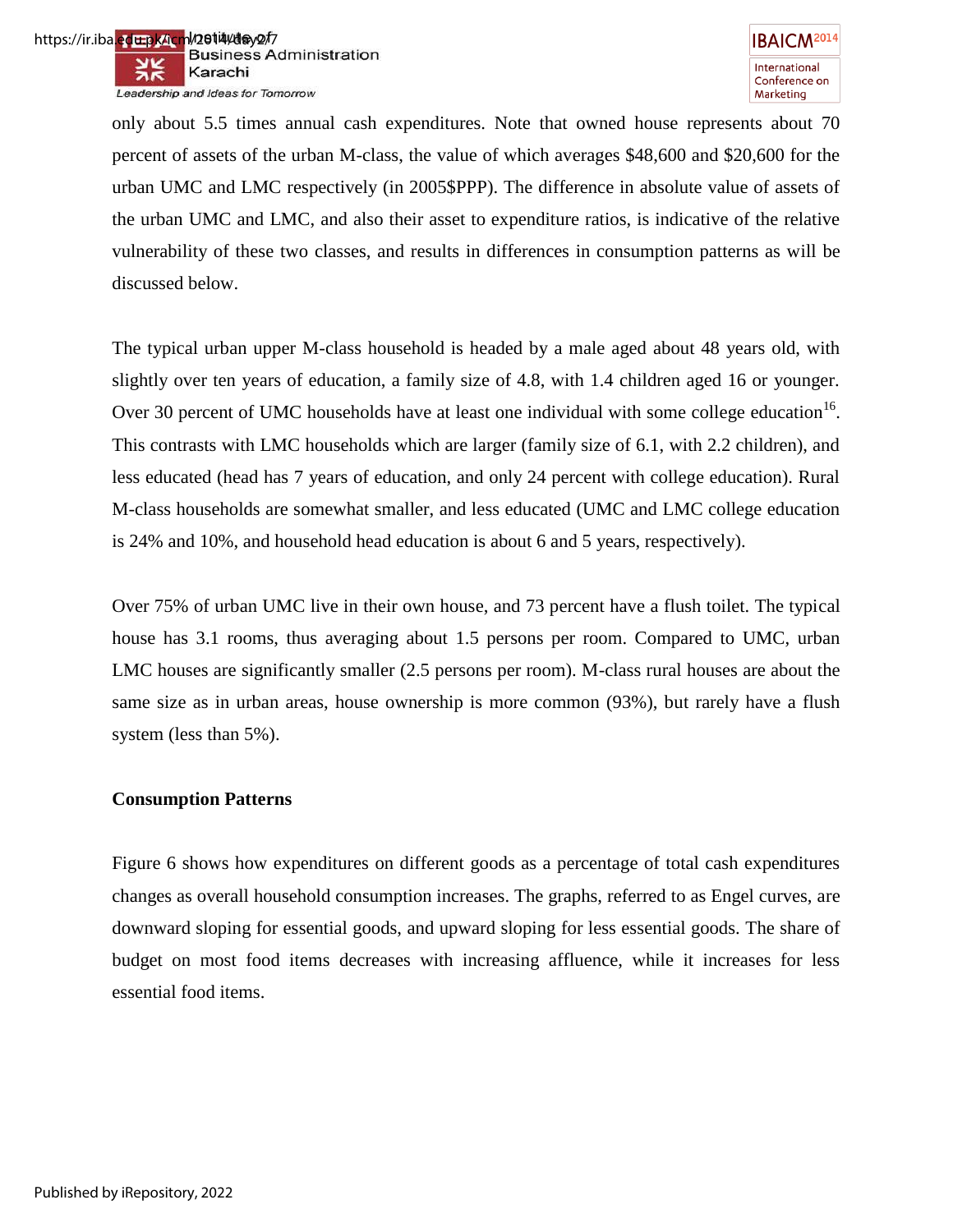



**Figure 6: Essential Foods vs. All Other Expenditures**



Urban UMC households spend about 29 percent of their budget on essential foods<sup>17</sup>, 13% on other foods<sup>18</sup>, 31% on fuel, rent, transport and services, 9% each on apparel and education, and the remaining 9% on festivals (includes weddings, funerals) and durables. Note that by virtue of high levels of house ownership as discussed below, a significant amount is saved on rents which amounts to only 5% of budget compared to the actual imputed rent value of 31%. Urban LMC households in contrast to the urban UMC spend more on essential foods (41%) and less on other foods (11%). Fuel, rent and transport account for 25% of budget, and apparel 10%. Compared to UMC, the LMC spends much less on education (5%), and festivals and durables (7%).

As households move from LMC to UMC, they re-allocate their budget by reducing the budget share on essential foods and apparel (13% reduction) and increasing the budget share of less essential foods (2% increase), fuel, transport, rent and services (6%), education (4%) and festivals and durables (2%). The greater spending on fuel and transport may result from a more comfortable lifestyle with a larger number of durables including appliances and vehicles, together with spending on household services including communication and servants. Finally the greater spending on education, festivals, and durables is consistent with the notion that as income increases the propensity to spend on human and physical assets as well as on positional goods particularly on festivals increases.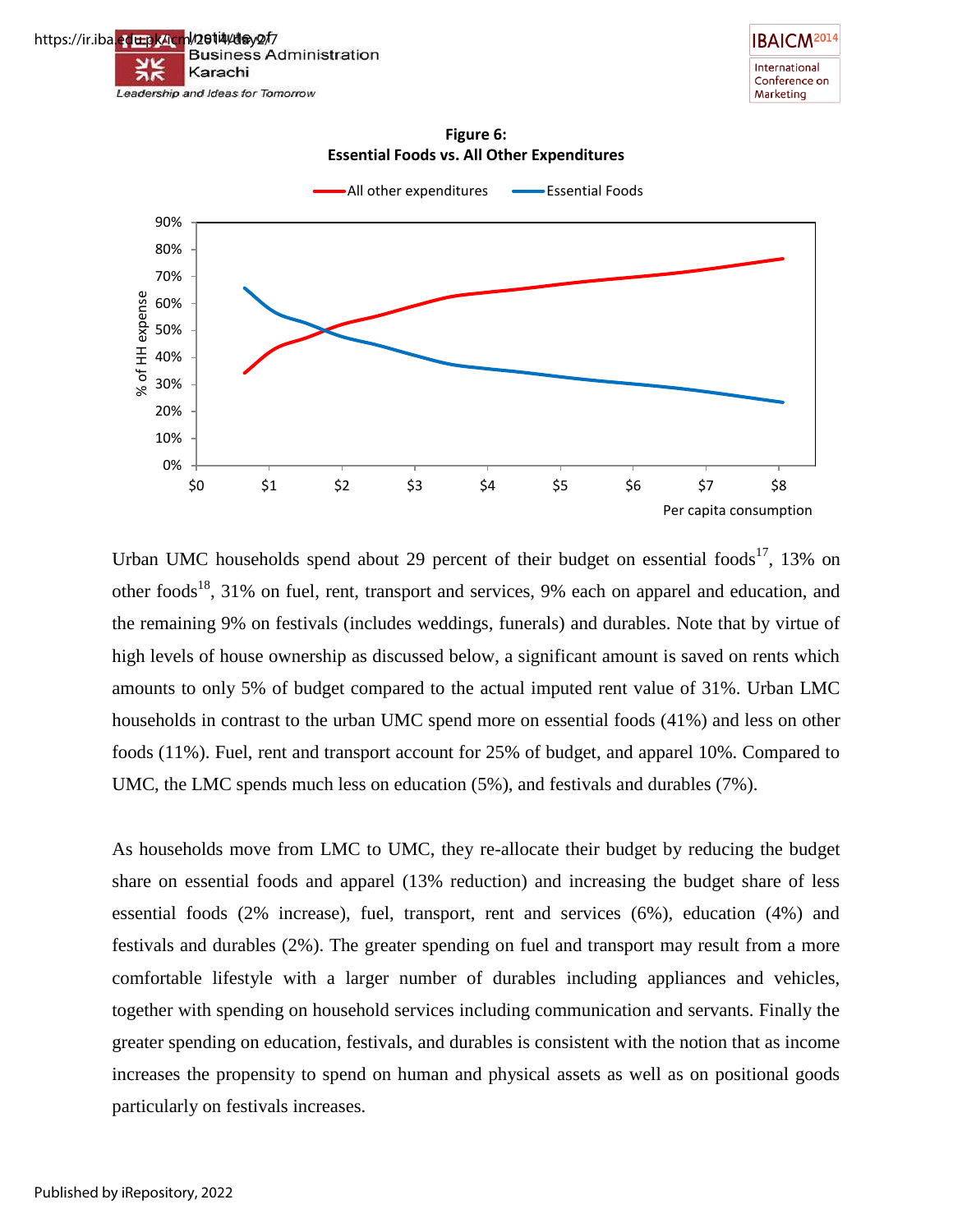

The rural M-class, compared with their urban counterparts, spend about the same amount on essential foods. However, significantly less is spent on milk (5% versus 11% for rural and urban UMC respectively) while more on sugar and oil (8% versus 6%), probably due to the availability of milk from owned animals. Expenditures in rural areas are also lower for fuel, rent and transport (26% versus 31%), and education (5% versus 9%), and considerably higher on events and durables (21% versus 9%).

# **Income Streams and Occupations**

Sources of income are quite different in urban and rural areas. Over 80 percent of the income of the urban M-class is derived from a relatively steady monthly income stream. The vast majority (80%) of the urban M-class earn their living as skilled workers, office workers, professionals, businessmen or shopkeepers. The proportion of professionals, supervisory staff, executives, businessmen and shopkeepers is higher among UMC compared with LMC (52% versus 35%). The higher certainty in income streams of the urban UMC results in greater expenditures on human and physical assets, and other less essential goods, as was discussed in the previous section.

The rural M-class on the other hand, particularly the rural LMC, derives only 45 percent from monthly income, while almost 50 percent is dependent on relatively uncertain income sources (27% seasonal income, 10% loans and asset sales, 12% remittances). As a result the rural (particularly the lower) M-class may perceive itself to be more vulnerable to economic shocks, and as a result be less willing to invest in long-term human and physical resources.

Income sources of the urban and rural M-class differ in several other ways. About 50 percent of urban LMC income comes from monthly income of the household head, and another 33 percent from a second job of the household head or from income of other household members. The pattern is similar for the urban UMC. On the other hand among rural LMC, monthly salaries of the household head and that of others represents only 25 and 22 percent respectively, while 27 percent comes from annual and seasonal income. Remittance income together with transient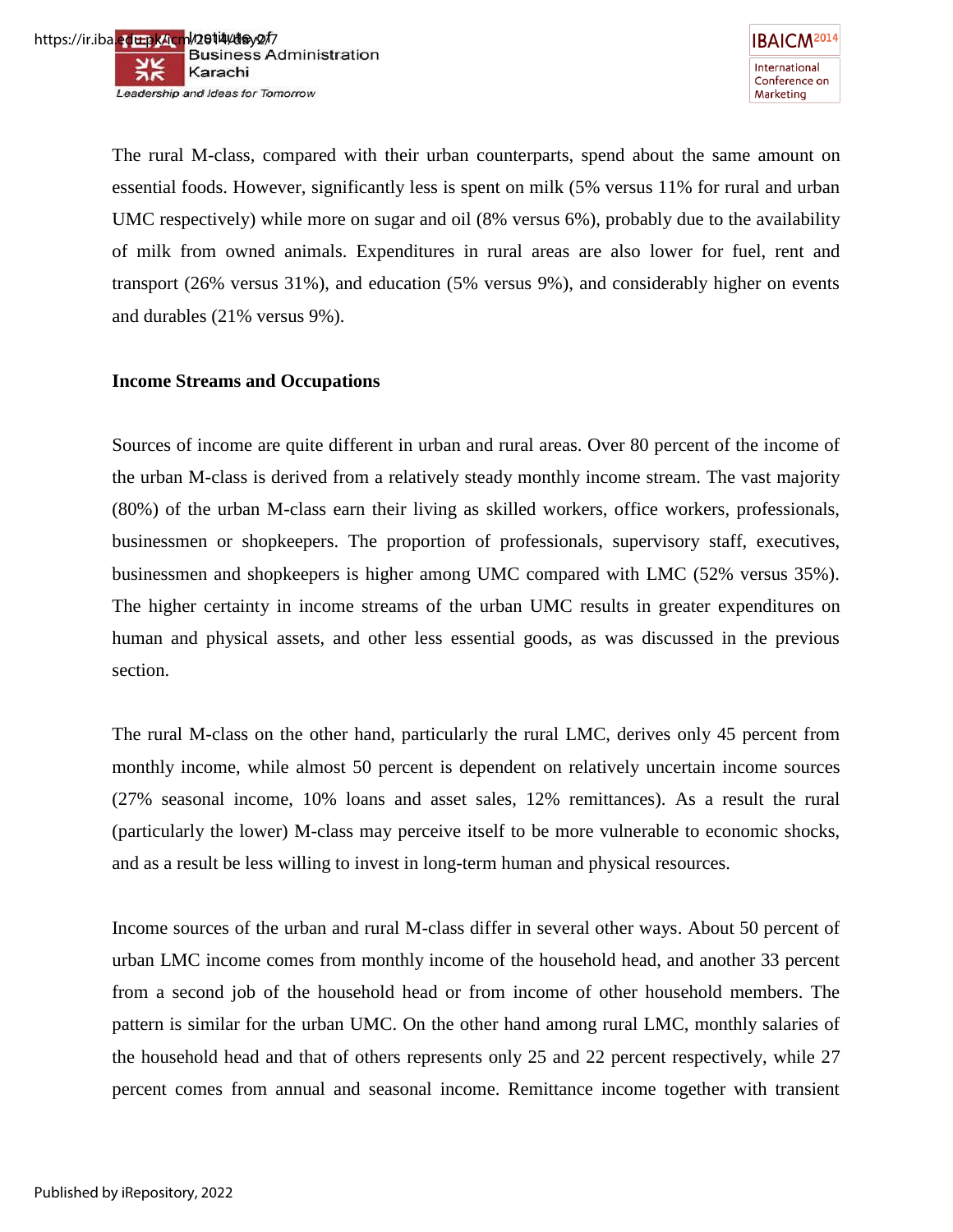

income from loans and sale of assets is also much higher among the rural M-class. About 12 percent of rural LMC income is derived from remittances<sup>19</sup> (7% international, and 6% local) compared to 5 percent for urban LMC (3% international, 2% local). Another 10 percent of rural LMC income comes from transient income (8% from loans and 2% from asset sales), compared to 6 percent for urban LMC (4% loans, 2% from asset sales). Rental income and other returns on assets are also higher among the rural M-class, representing 10 percent for rural UMC compared to 5 percent for urban UMC.

#### **Asset Portfolio**

The urban upper M-class household has assets worth \$74 thousand (in 2005\$PPP), which is over ten times annual cash expenditures of \$7,500. This provides a relatively high degree of security regarding "lifetime wealth", and thus the confidence to spend on human and physical assets and positional goods as was discussed earlier. Compared to the urban UMC, the LMC"s wealth of \$28,000 is considerably lower, representing only about five times annual cash expenditure of \$5,000.

The portfolio of assets, as was the case of income streams, is different for the urban and for the rural M-class. Owned residence represents 73 percent of the assets of the urban LMC, with another 12 percent in agricultural property. For rural LMC households, owned residence represents 45 percent of assets, with another 40 percent in agriculture (32% agricultural land and 8% animals). Investments in agricultural land are significantly higher for the rural UMC (49% of assets), than for the urban UMC (16%). Savings and other non-agricultural property represent about 12 percent of M-class assets, irrespective of urban or rural, LMC or UMC.

The average value of owned residence for urban UMC is \$48,600 (in 2005\$PPP), compared to \$18,800 for rural UMC, which reflects the significant differences in urban and rural property values. Imputed rents for urban LMC and UMC amount to 21% and 31% of their total cash expenditures, while actual rent payments amount to only about 4.5%. As a result urban M-class saves considerably on rent by virtue of house ownership, which may explain the high ownership levels and investment levels (76% of urban UMC own a house, and 73% of their total assets are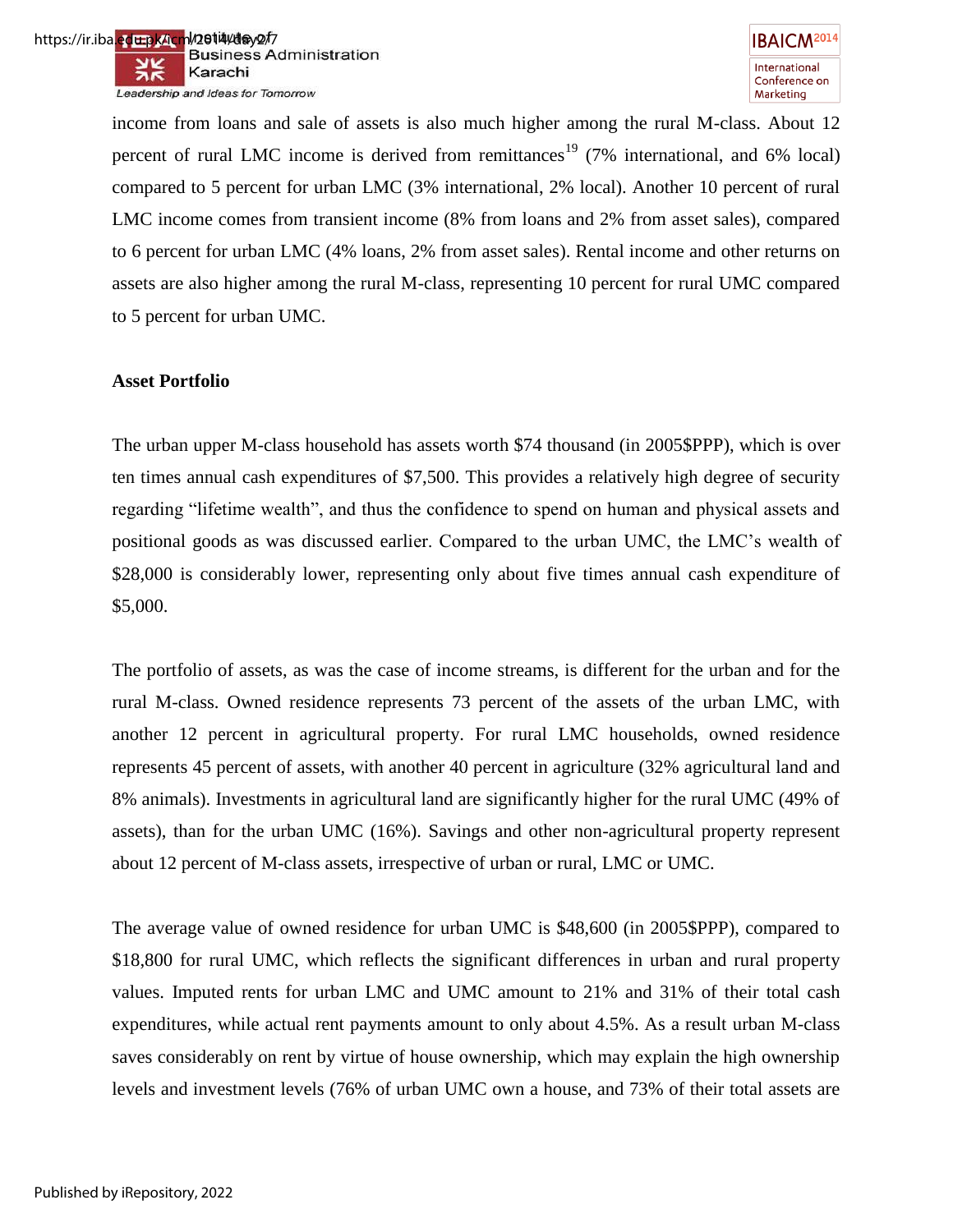in houses. The rural M-class on the other hand utilizes the savings from lower costs of rural housing, to invest in agricultural land and thus generate a steady stream of agricultural income (as compensation for the lack of a steady salary income).

# **Durable Ownership**

Durable goods are widely owned among all classes particularly in urban Pakistan. For instance even among the poor with daily per capita consumption under \$2 (2005\$PPP), ownership of electric fans is 96 percent, mobiles 77%, television 64%, sewing machines 53%, and washing machines 49%. The majority of urban LMC households own a washing machine (75%), a refrigerator (65%), while the majority of urban UMC also own a motorcycle (58%) and a growing number owns a personal computer (36%), an air-conditioner (27%), and a car (18%). The ownership of durables is considerably lower in rural areas. Among the rural LMC mobiles are commonly owned (78%), together with sewing machines (56%) and televisions (50%), while the rural UMC owns refrigerators (59%), washing machines (59%), and motor cycles (44%). However ownership of air conditioners, personal computers and cars are far less prevalent in rural areas, with only half as many rural UMC households owning these durables, compared with urban UMC households, reflecting a difference in life style and priorities.

#### **Discussion**

During the last decade (2002-2011) both population and real per capita consumption grew by about 33 percent each, resulting in doubling the size of the middle class (M-class) to 15 million households. The biggest shift in economic classes was the growth of the LMC (from 5.6 to 11.8m households) and the drop in the lower class (from 14 to 12.2 m), and an equivalent increase in the UMC (from 1.3 to 3.2m). The growth of the LMC (by 6.2m) together with the small growth in the upper class (0.3m), thus accounted for almost the entire increase in the national population (6.6m), while the increase in the UMC was almost exactly offset by an equivalent decrease in the lower class (both 1.9m).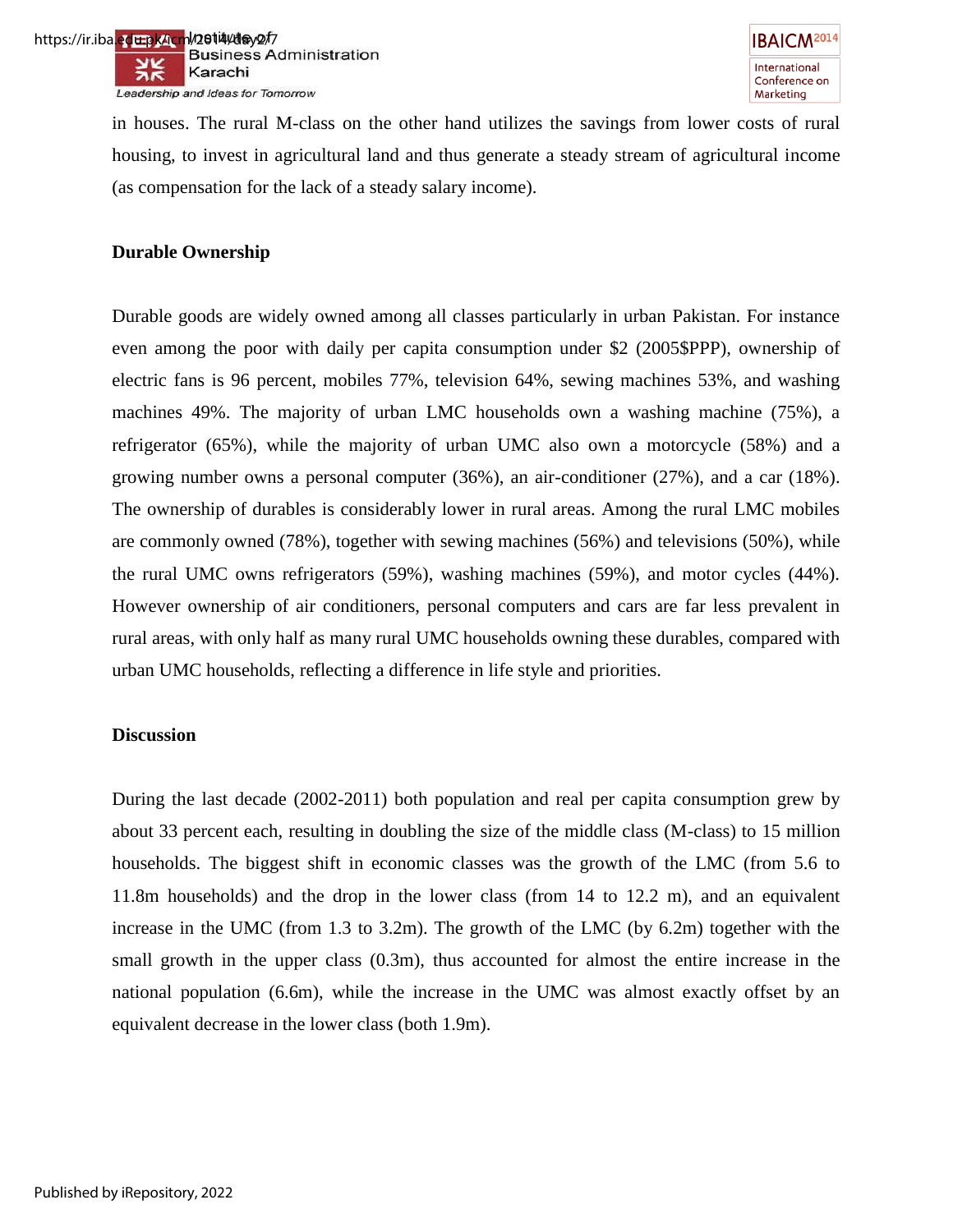

It is expected that the next decade will witness further growth in the M-class and another major shift in economic classes, but this time due to the growth in the UMC rather than in the LMC. If real per capita consumption continues to grow as in the past decade, households will continue to shift from the LC to the LMC, but even greater numbers will move from the LMC to the UMC. During the last decade 62% of the \$60 billion growth in national consumption was accounted for by the increase in the LMC, and another 28% due to the UMC. In the next decade the percentages may reverse, with consumption growth being driven by the UMC rather than by the LMC. The growth in the UMC results in greater consumption growth than would result from an equivalent growth in the LMC. An increase in UMC by one million households results in additional consumption of about \$9.3 billion, while the equivalent increase in LMC would result in \$5.8 billion.

Of interest to policy makers and businessmen, would be the changing patterns of consumption as a new UMC emerges in the country. One difference in consumption patterns would be a further rise in expenditures on non-essential "positional" goods, such as durables, festivals, and education, often used to attain a higher standard of living, but also used to signal one"s position in the social ladder. The UMC has available 71% of the household budget to spend on items other than essential foods, compared to about 58% for the LMC, and only 48% for the LC. As households move up the economic ladder, the number of durables owned increases. The typical LC household owns a mobile, an electric fan and a television. The move to LMC is signaled by the purchase of a refrigerator and washing machine, while a motorcycle signals that the household belongs to the UMC. Finally ownership of a car and air conditioner characterize upper class households.

Consumption choices are driven not just by absolute income, but also by certainty of future income streams. The urban UMC derives 80% of income from a relatively steady monthly income stream, compared with the rural UMC which derives only 48% from steady monthly incomes. It is thus the urban UMC which has values and behavior more typical of the global Mclass<sup>20</sup>. It is also expected that Pakistan's future M-class will more resemble today's urban UMC, as rural UMC households adopt consumption patterns similar to their urban counterparts, and as the UMC becomes a greater percent of the M-class.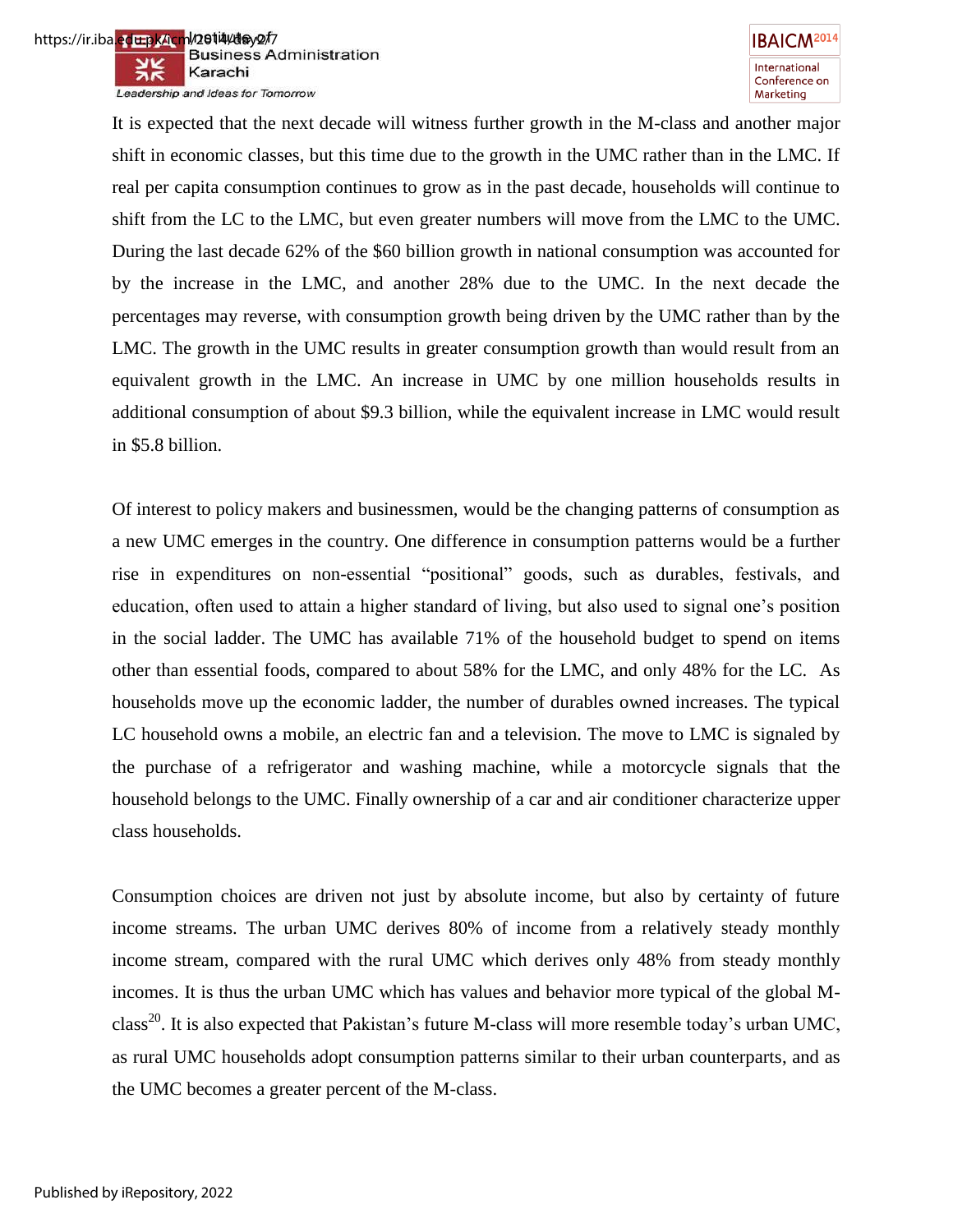

**IBAICM<sup>2014</sup>** International Conference on Marketing

The urban UMC consists of about 2 million householdsand has an income stream which is both sufficiently high and certainwhich makes itless vulnerable to economic shocks, and allows itto invest in health, education and other "rent generating" credentials. This class has assets ten times annual cash expenditures providing the cushion to weather economic shocks. The average value of owned residence is about \$50 thousand (in 2005\$PPP). Over 75% live in their house, 73% have a flush toilet, and 30% have at least one person with college education in the household. Most own a refrigerator (88%), a washing machine (86%), a motor cycle (58%), a personal computer (36%), an air conditioner (27%), and a car (18%). Over half have steady income streams from salaried jobs, with another 10% obtaining income from remittances. Share of expenditures on essential foods is under 30 percent, which allows them to spend 13% on nonessential foods, and 9% each on education, durables, and festivals.

The conclusions which can be made from this study include broad generalizations about changes in economic classes over the last decade, and details of consumption patterns, income streams, and wealth profiles of different classes. However many questions remain unanswered. These include the impact on consumption behavior as households of various economic classes face higher energy costs, as exchange rates fluctuate and the resulting impact on prices of various items. While it is difficult to predict the future, careful analysis of micro household data can be used to identify the impact of past "economic shocks" on consumption behavior of various economic classes. Finally it would be valuable to develop models linking macro-economic growth to impact on specific economic classes, so that better estimates can be made of the size of the M-class in the next decade. But whatever the answers to these more detailed questions, it seems certain that Pakistan's M-class has finally emerged, and that in the decades to come it will play a greater role as the center of global consumption inevitably shifts from the developed to developing nations and from the old to the young.

The author gratefully acknowledges the superb research support provided by Mariam Vadria, and thanks Fahad Siddique for his help in meticulously preparing and mining the data.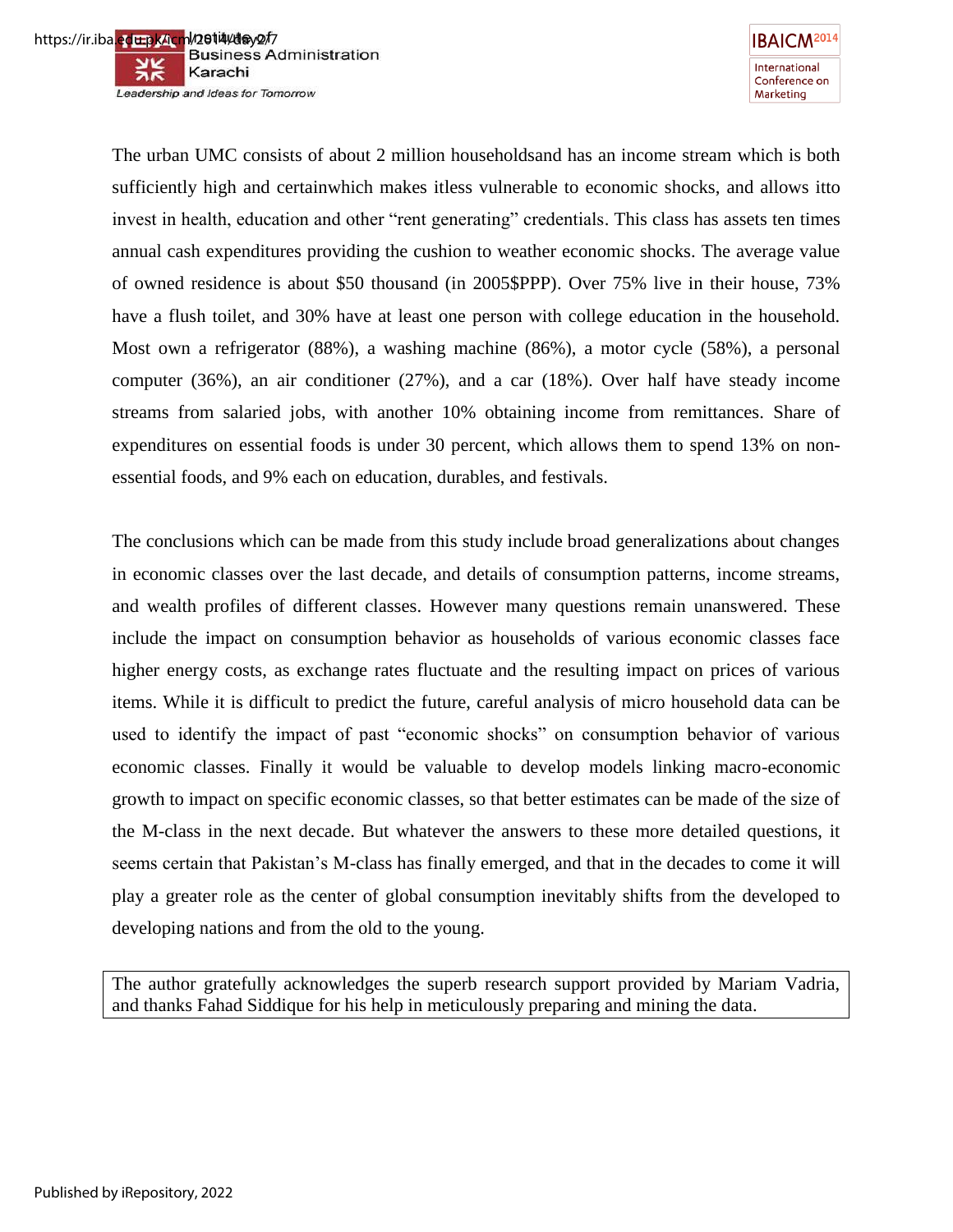



#### **References**

Ablett, J., Baijal, A., Beinhocker, E., Bose, A., Farrell, D., Gersch, U., ...& Gupta, S. (2007). The "Bird of Gold": The Rise of India"s Consumer Market. McKinsey Global Institute.

Allen, J., & Rigby, D. (2005).The Consumer of 2020. In *reprinted from Global Agenda, published for the World Economic Forum Annual Meetings in Davos, Switzerland (January 26– 30)*.

Banerjee, A. V., & Duflo, E. (2007).The economic lives of the poor.*The journal of economic perspectives: a journal of the American Economic Association*, *21*(1), 141.

Banerjee, A. V., & Duflo, E. (2008). What is middle class about the middle classes around the world?.*The Journal of Economic Perspectives: a journal of the American Economic Association*, *22*(2), 3.

Chun, N. (2010). *Middle class size in the past, present, and future: A description of trends in Asia* (No. 217). Asian Development Bank.

Coleman, R. P. (1983). The continuing significance of social class to marketing.*Journal of Consumer Research*, 265-280.

Deaton, A. (1997). *The analysis of household surveys: a microeconometric approach to development policy*. World Bank Publications.

Deaton, A. (2001). Counting the world's poor: problems and possible solutions. *The World Bank Research Observer*, *16*(2), 125-147.

Deaton, A., &Kozel, V. (2005). Data and dogma: the great Indian poverty debate. *The World Bank Research Observer*, *20*(2), 177-199.

Deaton, A., &Heston, A. (2008).Understanding PPPs and PPP-based national accounts (No. w14499).National Bureau of Economic Research.

Ghani, J.A. (2006). Note on the *socio-economic classification (SEC) of urban Pakistan.* Lahore University of Management Sciences.

Jolliffe, D. (2002). Whose Education Matters in the Determination of Household Income? Evidence from a Developing Country\*.*Economic Development and Cultural Change*, *50*(2), 287-312.

Kharas, H. (2010). *The emerging middle class in developing countries* (pp. 7-8). Paris: OECD Development Centre.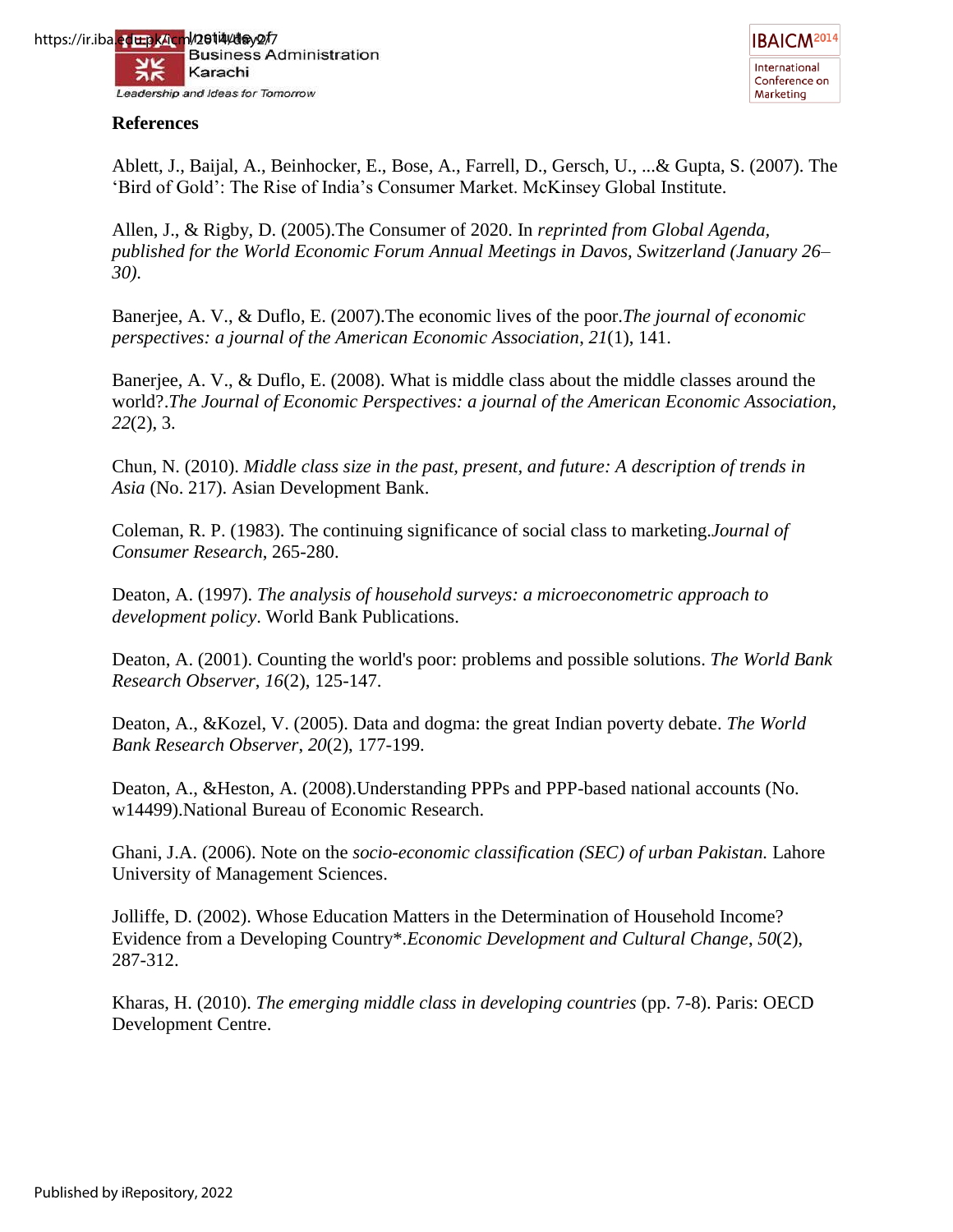Kharas, H., &Gertz, G. (2010). The new global middle class: a cross-over from West to East. *China's emerging middle class: beyond economic transformation, Brookings Institution Press, Washington, DC*.

Levedahl, J. W. (1980). The impact of permanent and transitory income on household automobile expenditure.*Journal of consumer Research*, *7*(1), 55-66.

Loeb, B. S. (1955). The use of engel's laws as a basis for predicting consumer expenditures.*The Journal of Marketing*, 20-27.

McKenzie, D. J. (2005).Measuring inequality with asset indicators.*Journal of Population Economics*, *18*(2), 229-260.

Meyer, C. J., &Birdsall, N. (2012).New Estimates of India"s Middle Class.*CGD Note, Center for Global Development, Washington, DC*.

Ravallion, M. (2010).The developing world"s bulging (but vulnerable) middle class.*World Development*, *38*(4), 445-454.

Sørensen, A. B. (2000). Toward a Sounder Basis for Class Analysis 1.*American Journal of Sociology*, *105*(6), 1523-1558.

Taylor, P., Morin, R., D"Vera Cohn, R. F., Kochhar, R., & Clark, A. (2008). Inside the middle class: Bad times hit the good life. *Pew Research Center*.

Zukin, S., & Maguire, J. S. (2004).Consumers and consumption.*Annual review of sociology*, 173-197.

 $\overline{a}$  $<sup>1</sup>$  In this paper all \$ amounts are given in terms of 2005 PPP dollars. The conversion rate for purchasing power parity</sup> (PPP) 2005 dollars was Rs. 17.60 in 2001-02, Rs. 41.50 in 2010-11, and Rs 50 in 2013-14. Thus the M-class was defined to be monthly expenditures (for a 6 person household) of Rs. 6,400 -32,100 in 2002, and Rs. 15,100 to Rs. 75,700 in 2011.

<sup>&</sup>lt;sup>2</sup> Aggregate national consumption increased from \$98 billion (2005 ppp) to \$158 billion, while M-class consumption increased from \$43b to \$98b. Note that \$158b (2005 PPP) was equivalent to Rs 6.6 trillion in 2010-11. <sup>3</sup> Of 21 Asia and Pacific countries studied, the ones with fastest growth during 1990-2008 were Armenia, PRC (China), Viet Nam, Indonesia, and Pakistan (Chun 2010) 4

Considerable evidence exists to indicate that asset inequality plays a greater role in subsequent economic growth than does income inequality, thus reinforcing the importance of lifetime wealth as the basis of class. See Deninger 2000.

<sup>&</sup>lt;sup>5</sup>Levedahl (1980) differentiates between permanent and transitory income, and suggests that anticipated permanent income helps predict the acquisition of durable goods such as automobiles.

<sup>&</sup>lt;sup>6</sup> Engel's Laws propose that as income increases the percentage spent on food decreases, the share spent on rent, fuel, and clothing remains the same, and the share spent on education, health, comfort and recreation increases (Loeb 1955). Empirical studies have found varying levels of support for these laws. For instance Millican (1967) found expenditures on education to exhibit the greatest elasticity since richer families with children in private schools spend considerably more than the less affluent with children in public schools. At the same time the elasticity of expenditures of food consumed at home is different from food consumed away from home.